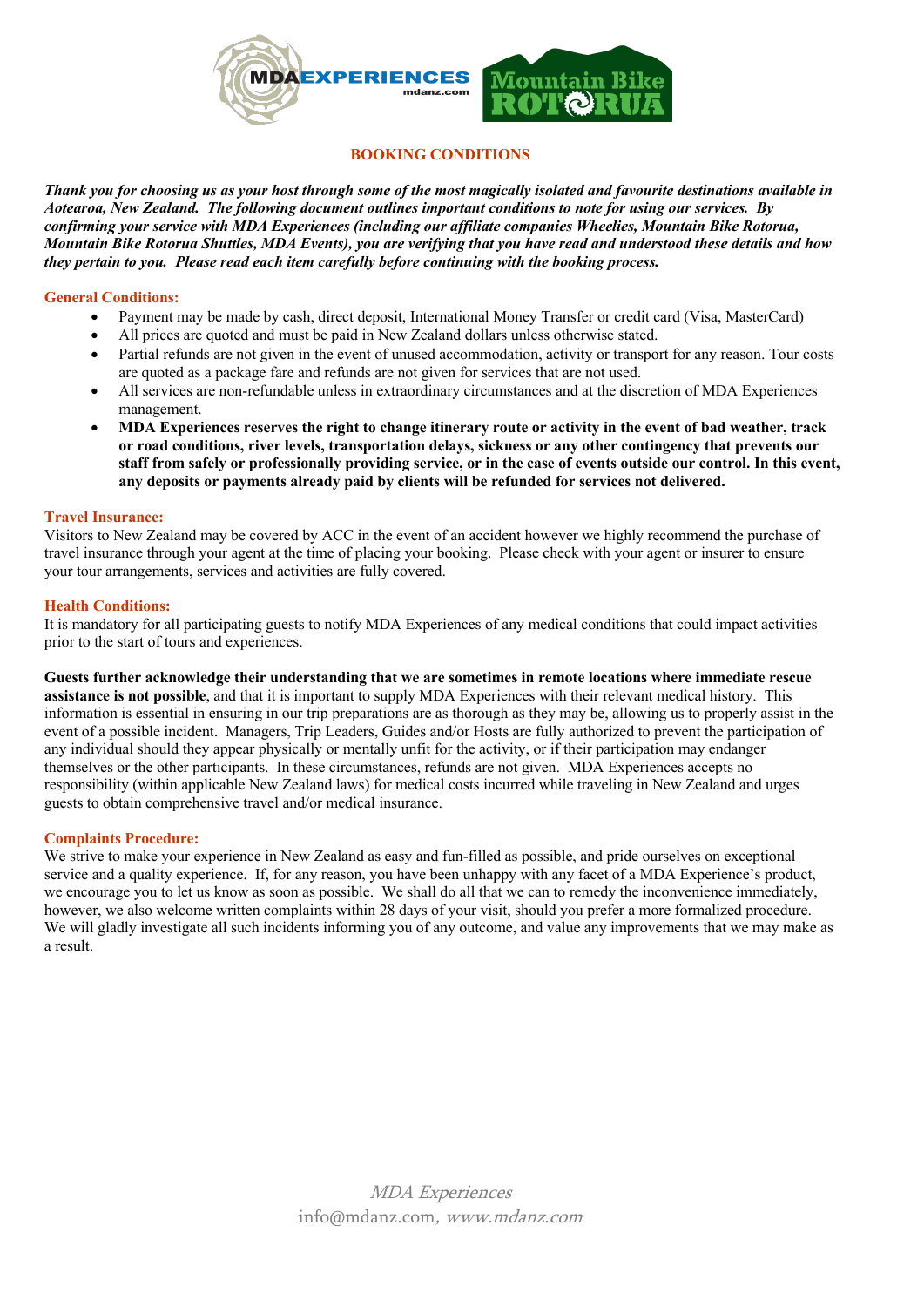#### **BOOKING CONDITIONS FOR CASUAL BOOKINGS, BIKE HIRE & DAY ADVENTURES**

## **Deposit Criteria:**

For direct bookings we usually require full payment to confirm your service. In some cases we may only request a deposit to ensure bookings are confirmed. If you are asked to pay a deposit, please do so using one of the approved methods.

By paying for a service with MDA Experiences, including trip deposits, guests are agreeing to the criteria outlined in this document. Casual bookings who don't make payment or place a deposit will be asked to carefully read and understand the Booking Conditions prior to confirming their service and undertaking any activity with MDA Experiences.

#### **Cancellation Policy & Refunds:**

We appreciate that unforeseen circumstances may lead to a cancellation in plans however our services are non-refundable unless in extraordinary circumstances and at the discretion of MDA Experiences management.

We kindly ask any guests who are unable to make their booking, to notify us as soon as possible.

**MDA Experiences reserves the right to change itinerary route or activity in the event of bad weather, track or road conditions, river levels, transportation delays, sickness or any other contingency that prevents our staff from safely or professionally providing service, or in the case of events outside our control. In this event, any deposits or payments already paid by clients will be refunded for services not delivered.** 

# **Aircraft Charter:**

MDA Experiences uses external providers for air charter and has very strict policy with regards to booking procedures.

### **Private Air Charter Deposit:**

A 20% non-refundable deposit is required to secure the aircraft for your confirmed booking. Full payment details will be provided at time of quote.

#### **Private Air Charter Cancellation:**

We appreciate that unforeseen circumstances may lead to a cancellation in plans, and have set out the policy below to allow for these situations in the event a deposit has been paid:

#### **Cancellations 30 days from trip start: No refund Cancellations between 30 and 60 days: 50% of trip cost refunded Cancellations more than 60 days from trip start: 80% of trip cost refunded**

### **Preparing:**

As we have many activities we undertake, we understand it can be confusing in knowing what to bring. Guests should be informed of what to bring either over the phone at the time of booking, or via email prior to their arrival. We have created a short list of our provisions and required pre-trip information for some of our more popular adventures to assist in preparing.

### **MOUNTAIN BIKING**

**We require:** Height (for sizing bikes), Experience level & Medical History information

**We provide**: Mountain bike, Safety Helmet and Professional Guide for guided rides and Mountain bike, Safety Helmet, Forest map and tool kit for bike hire.

You need to wear/bring: Shorts (preferably padded cycle shorts), T-shirt or Cycle top, Long-sleeve thermal top, Water resistant shell (optional), water bottle or hydration pack, towel, change of clothes and any medication (ie asthma inhalers, insulin, etc.)

#### **WHITEWATER RAFTING**

**We require**: Wetsuit & Lifejacket sizes, Age & Medical History information

**We provide:** Wetsuit, Lifejacket, Helmet, Booties, Fleece & Sprayjacket for each guest, as well as rafts, paddles, satellite phone support and qualified guides. For your safety, our rafting equipment and policies are routinely checked and audited by Maritime New Zealand.

**You need to wear/bring:** Swimsuit, towel, change of clothes and any medication (ie asthma inhalers, insulin, etc.)

MDA Experiences info@mdanz.com, www.mdanz.com